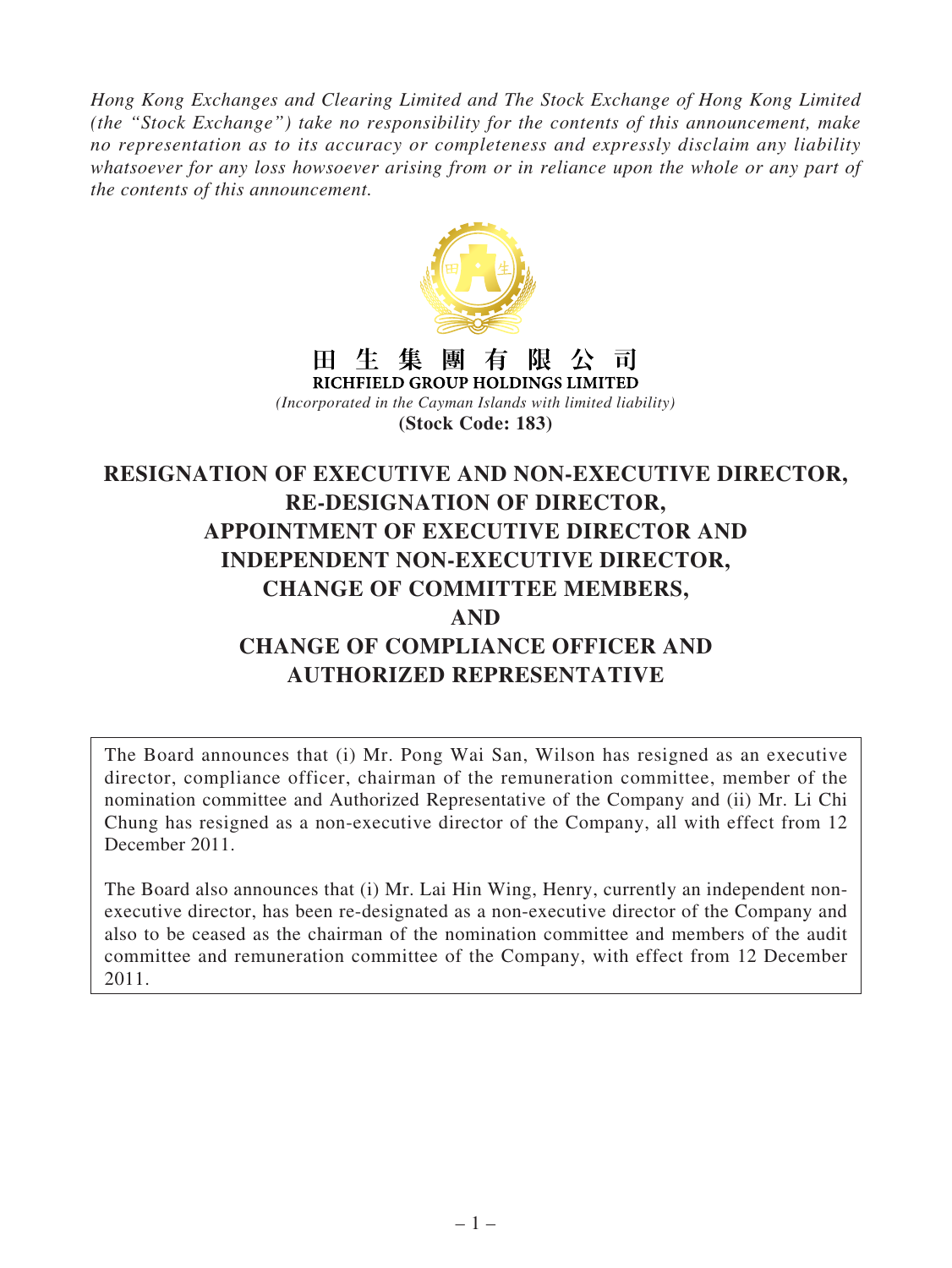The Board is pleased to announce that (i) Mr. Ngan Man Ho, Murphy has been appointed as an executive director and Authorized Representative of the Company, (ii) Ms. Yeung Wing Yan, Wendy has been appointed as an independent non-executive director, chairman of the nomination committee and members of the audit committee and the remuneration committee of the Company, and (iii) Mr. Lee Wing Yin has been appointed as the compliance officer of the Company, and (iv) Mr. Lung Hung Cheuk has been appointed as the chairman of the remuneration committee of the Company, all with effect from 12 December 2011.

## **RESIGNATION OF EXECUTIVE DIRECTOR, COMPLIANCE OFFICER, CHAIRMAN OF REMUNERATION COMMITTEE, MEMBER OF NOMINATION COMMITTEE AND AUTHORIZED REPRESENTATIVE**

The board of directors (the "Board") of Richfield Group Holdings Limited (the "Company", together with its subsidiaries, the "Group") hereby announces that Mr. Pong Wai San, Wilson ("Mr. Pong") has tendered his resignation as an executive director, compliance officer, chairman of the remuneration committee, member of the nomination committee and authorized representative of the Company under the Hong Kong Companies Ordinance (Chapter 32 of the Laws of Hong Kong) and under Rule 3.05 of the Rules Governing the Listing of Securities on the Stock Exchange (the "Authorized Representative"), with effect from 12 December 2011, due to his other business engagements which require more of his dedications. While Mr. Pong would remain as a consultant of the Company upon his resignation.

Mr. Pong confirmed that he has no disagreement with the Board and there is no matter relating to his resignation that need to be brought to the attention of the shareholders of the Company or the Stock Exchange.

Upon resignation of Mr. Pong as the compliance officer and chairman of the remuneration committee of the Company, Mr. Lee Wing Yin and Mr. Lung Hung Cheuk have been appointed as the compliance officer and chairman of the remuneration committee of the Company, respectively.

# **RESIGNATION OF NON-EXECUTIVE DIRECTOR**

The Board of the Company hereby announces that Mr. Li Chi Chung ("Mr. Li") has tendered his resignation as a non-executive director of the Company with effect from 12 December 2011, due to his other business engagements which require more of his dedications.

Mr. Li confirmed that he has no disagreement with the Board and there is no matter relating to his resignation that need to be brought to the attention of the shareholders of the Company or the Stock Exchange.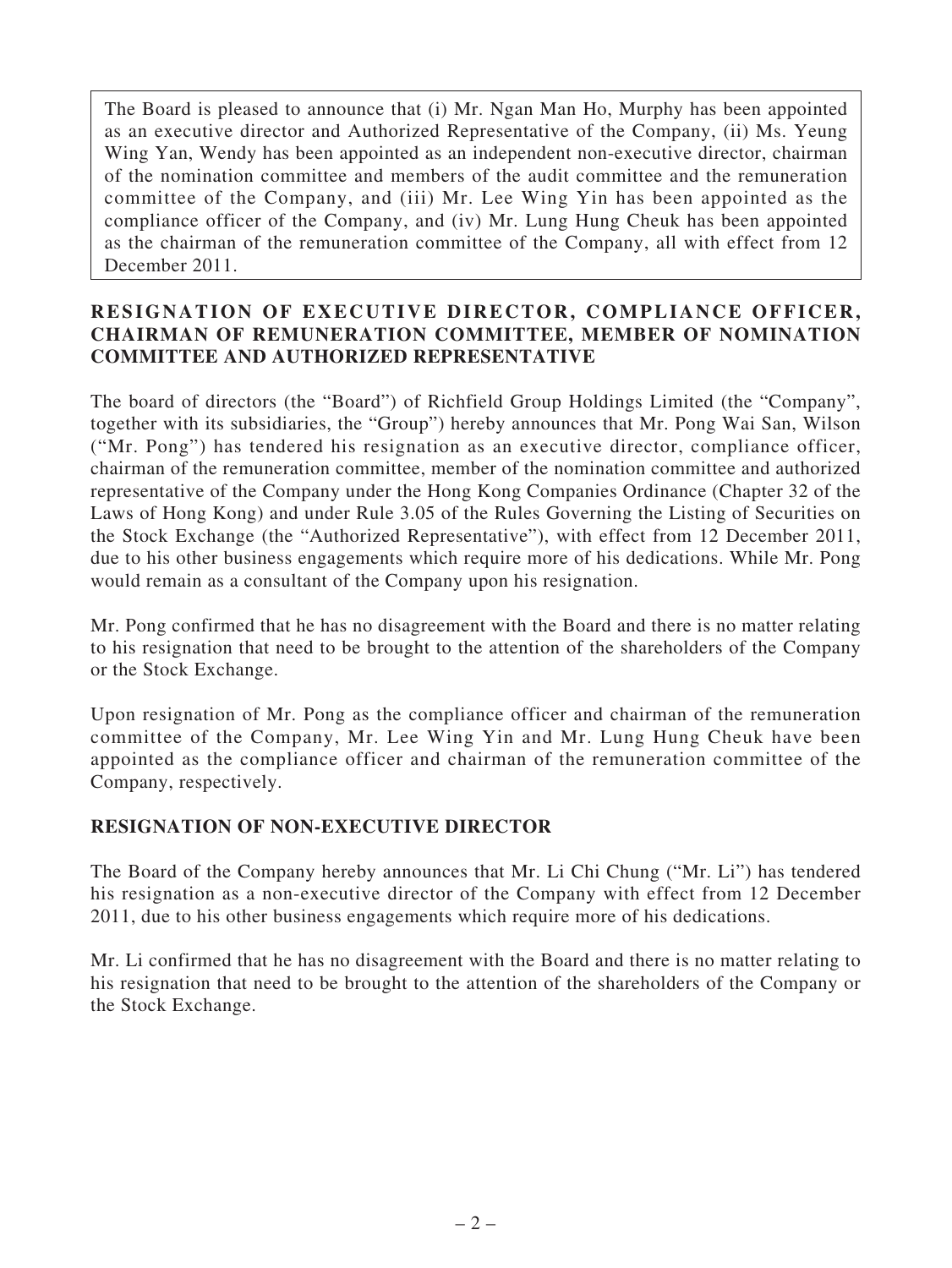#### **RE-DESIGNATION OF DIRECTOR AND RESIGNATION AS CHAIRMAN OF NOMINATION COMMITTEE AND MEMBERS OF AUDIT COMMITTEE AND REMUNERATION COMMITTEE**

The Board also announces that Mr. Lai Hin Wing, Henry ("Mr. Lai"), currently an independent non-executive director of the Company, has been re-designated as a non-executive director and also to be ceased as the chairman of the nomination committee and members of the audit committee and remuneration committee of the Company with effect from 12 December 2011.

Mr. Lai, aged 54, has been appointed as an independent non-executive director of the Company on 23 March 2007. He is also the chairman of the nomination committee and members of the audit committee and the remuneration committee of the Company. Mr. Lai is a partner of Messrs. P. C. Woo & Co., a firm of solicitors and notaries in Hong Kong, and has been practising in the legal field for more than twenty-nine years. Graduated from The University of Hong Kong with a bachelor of law degree, Mr. Lai was admitted as a solicitor in Hong Kong, England and Wales and the State of Victoria, Australia. Mr. Lai is a Notary Public and a China Appointed Attesting Officer in Hong Kong. He was a non-executive director of Allied Properties (H.K.) Limited (Stock code: 56), a company listed on Main Board of the Stock Exchange, during the period from 28 September 2004 to 17 June 2010.

As at the date of this announcement, Mr. Lai was not interested or deemed to have any interest in any shares, underlying shares or debentures of the Company and its associated corporations pursuant to Part XV of the Securities and Futures Ordinance (the "SFO"). Mr. Lai does not have any relationship with any other directors, senior management or substantial or controlling shareholders of the Company.

The existing letter of appointment between the Company and Mr. Lai will be lapsed and a new letter of appointment has been signed by Mr. Lai and the Company for a term of 1 year commencing on 12 December 2011 and expiring on 11 December 2012. Pursuant to the terms of his letter of appointment, Mr. Lai is entitled to a remuneration of HK\$100,000 per annum which is determined by reference to the prevailing market conditions and his roles, experience and responsibilities in the Company. Mr. Lai will be subject to retirement and re-election by the shareholders of the Company pursuant to the articles of association of the Company.

Save as disclosed above, there is no other matter concerning the re-designation of Mr. Lai that needs to be brought to the attention of the shareholders of the Company nor any information that needs to be disclosed pursuant to the requirements of Rule  $13.51(2)(h)$  to (v) of the Rules Governing the Listing of Securities on the Stock Exchange (the "Listing Rules").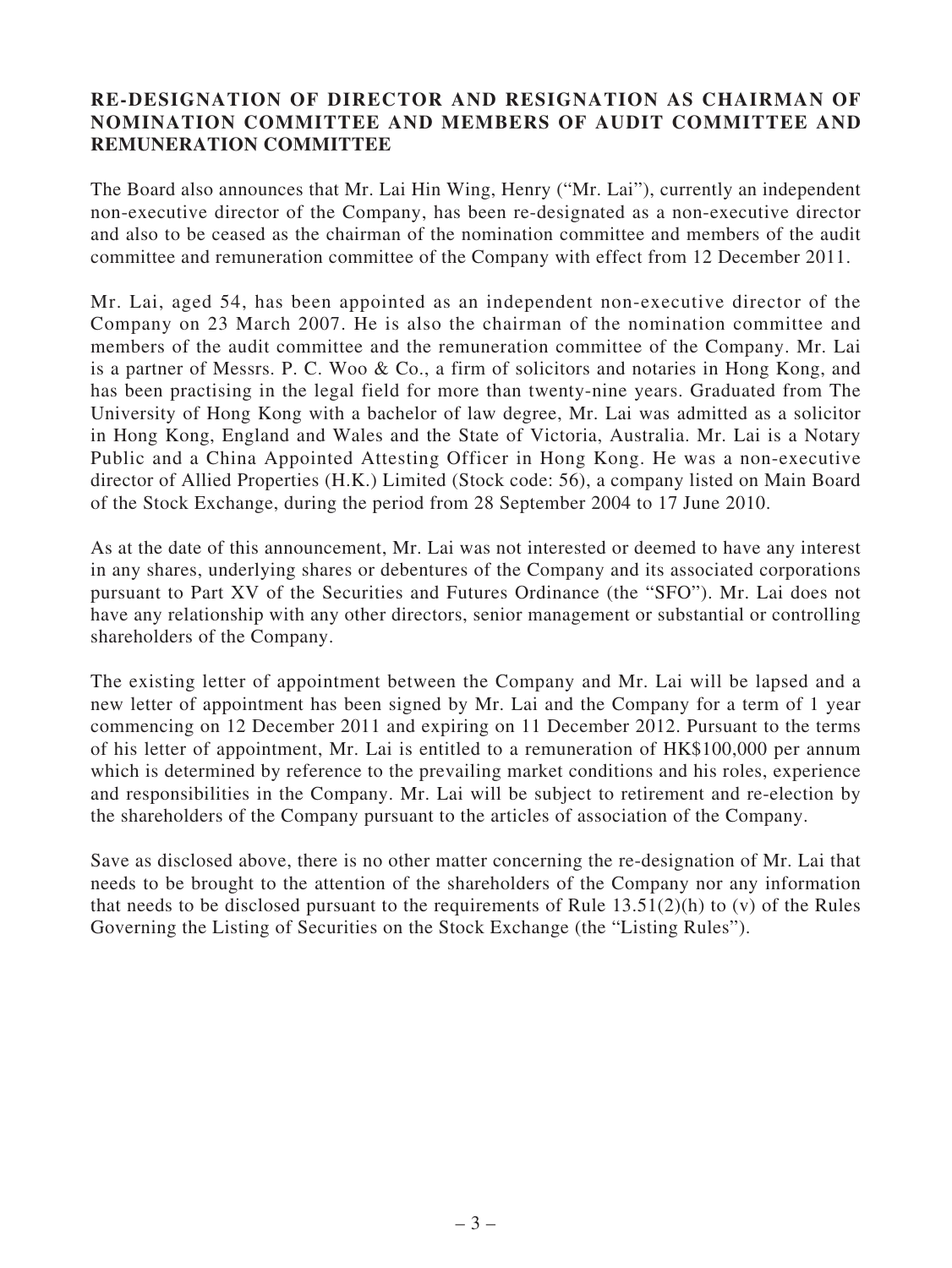## **APPOINTMENT OF EXECUTIVE DIRECTOR AND AUTHORIZED REPRESENTATIVE**

The Board is pleased to announce that Mr. Ngan Man Ho, Murphy ("Mr. Ngan") has been appointed as an executive director and Authorized Representative of the Company with effect from 12 December 2011.

Mr. Ngan Man Ho, Murphy, aged 34, is the chief architect of the Company and joined the Group in January 2010. He graduated from the University of Hong Kong with a master degree of Architecture and a bachelor degree of Arts in Architectural Studies. He is currently an authorized person under Building Authority of Hong Kong, a registered architect of Hong Kong and a member of Hong Kong Institute of Architect. With 8 years of extensive experience in architectural design and project management. He has participated in various projects in Hong Kong and the PRC. His range of design works includes commercial office tower, hotel, civic and cultural buildings, comprehensive residential development, entertainment complex and industrial development.

As at the date of this announcement, Mr. Ngan has an interest in 248,000 issued shares of the Company. Saved as disclosed above, Mr. Ngan has no other interest or deemed to have any interest in any shares, underlying shares or debentures of the Company and its associated corporations pursuant to Part XV of the SFO. Mr. Ngan does not have any relationship with any other directors, senior management or substantial or controlling shareholders of the Company.

Mr. Ngan has entered into a service agreement with the Company for an initial term of 36 months commencing from 12 December 2011, or terminated by not less than three months' notice in writing served by either party at any time thereafter. Mr. Ngan is entitled to directors emolument of HK\$58,000 per month plus discretionary bonus to be decided by the Board at its sole discretion, which is determined by reference to the prevailing market conditions and his roles, experience and responsibilities in the Company. Mr. Ngan will be subject to retirement and re-election by the shareholders of the Company pursuant to the articles of association of the Company.

Save as disclosed above, there is no other matter concerning the appointment of Mr. Ngan that needs to be brought to the attention of the shareholders of the Company nor any information that needs to be disclosed pursuant to the requirements of Rule  $13.51(2)(h)$  to (v) of the Listing Rules.

#### **APPOINTMENT OF INDEPENDENT NON-EXECUTIVE DIRECTOR, CHAIRMAN OF NOMINATION COMMITTEE AND MEMBERS OF AUDIT COMMITTEE AND REMUNERATION COMMITTEE**

The Board is also pleased to announce that Ms. Yeung Wing Yan, Wendy ("Ms. Yeung") has been appointed as an independent non-executive director, chairman of the nomination committee and members of the audit committee and remuneration committee of the Company with effect from 12 December 2011.